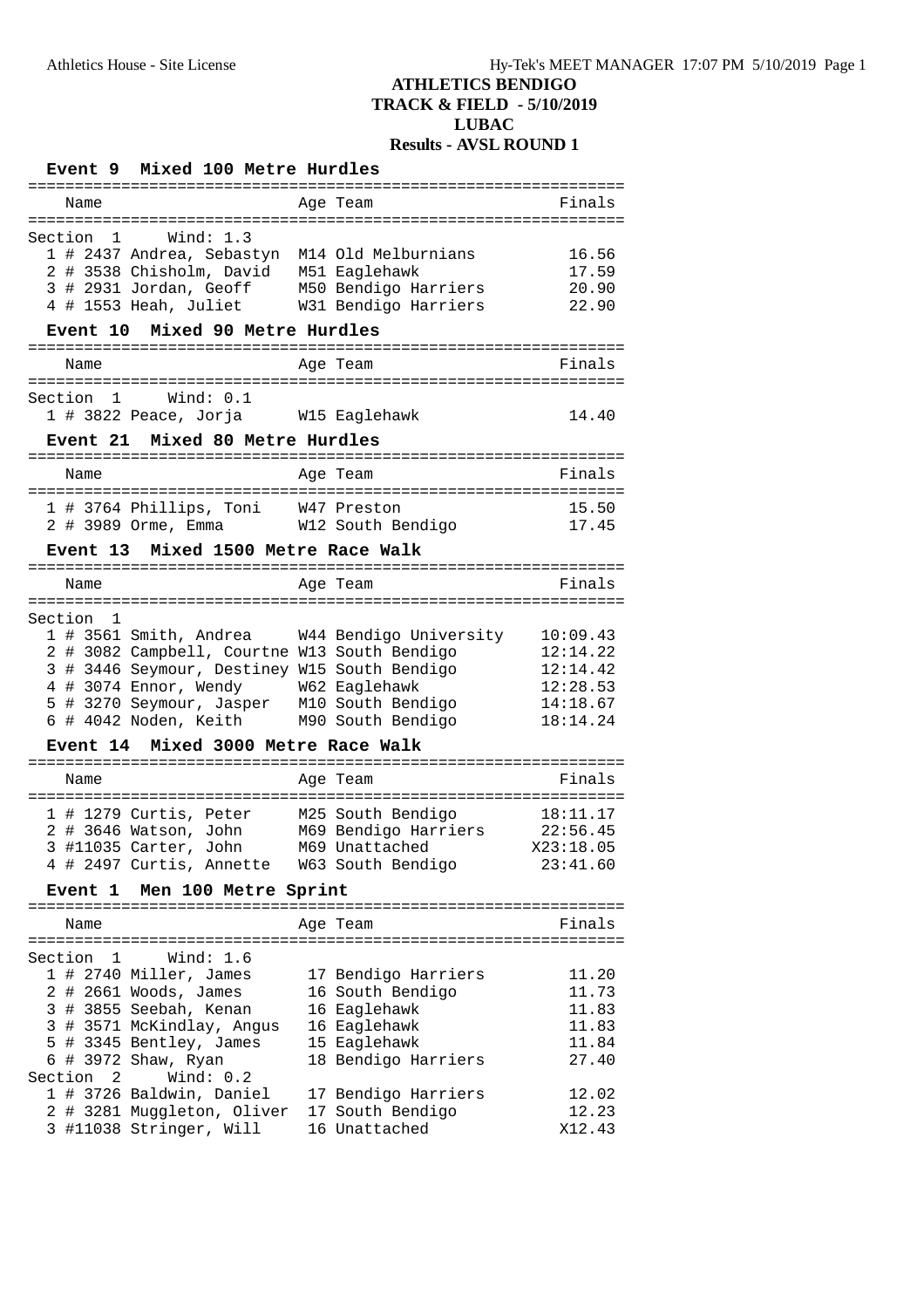|         |           | Event 1 Men 100 Metre Sprint                      |                              |                |
|---------|-----------|---------------------------------------------------|------------------------------|----------------|
|         |           | 4 # 3401 Gay, Liam                                | 15 South Bendigo             | 12.48          |
|         |           | Section 3 Wind: 0.2                               |                              |                |
|         |           | 1 # 2437 Andrea, Sebastyn                         | 14 Old Melburnians           | 12.63          |
|         |           | 2 # 3538 Chisholm, David                          | 51 Eaglehawk                 | 12.98          |
|         |           | 3 # 3167 Norton, Aaron                            | 40 South Bendigo             | 13.27          |
|         |           | 4 #11034 Carr, Lachlan                            | 23 Unattached                | X13.73         |
|         |           | Section $4$ Wind: $-0.2$                          |                              |                |
|         |           | 1 # 1825 Tickell, Zackery                         | 14 South Bendigo             | 13.36          |
|         |           | 2 # 1261 Langdon, Antony                          | 51 Eaglehawk                 | 13.39          |
|         |           | 3 # 3971 Shaw, Brody                              | 14 Bendigo Harriers          | 13.47          |
|         |           | 4 # 3970 Shaw, Neil                               | 46 Bendigo Harriers          | 13.60          |
|         |           | 5 # 2808 Kadri, Christophe                        | 50 Eaglehawk                 | 13.85          |
|         |           | 6 # 2482 Hicks, Terry                             | 65 Eaglehawk                 | 13.87          |
|         |           | 7 # 2931 Jordan, Geoff                            | 50 Bendigo Harriers          | 14.56          |
|         | Section 5 | Wind: $-0.2$                                      |                              |                |
|         |           | 1 # 3172 %Sullivan, Timoth                        | 44 Eaglehawk                 | 13.27          |
|         |           | 2 # 3445 Seymour, Keenan                          | 12 South Bendigo             | 14.07          |
|         |           | 3 # 3862 Cooper, Bailey                           | 22 Bendigo Harriers          | 14.18          |
|         |           | 4 # 2714 Douglas, Ross                            | 53 Bendigo University        | 15.21          |
|         |           | 5 #11037 Smith, Nate                              | 9 Unattached                 | X15.67         |
|         |           | 6 #11005 Norton, Kai                              | 10 Unattached                | X16.22         |
|         |           | 7 # 3075 Savage, Peter                            | 65 Eaglehawk                 | 17.33          |
|         |           | 8 #11036 Ryan, Stephen                            | 63 Unattached                | X17.36         |
|         |           | Event 18 Women 100 Metre Sprint                   |                              |                |
|         | Name      |                                                   | Age Team                     | Finals         |
|         |           |                                                   |                              |                |
|         |           | Section 1 Wind: -0.5                              |                              |                |
|         |           | 1 # 3828 Robinson, Anastaz                        | 17 South Bendigo             | 13.41          |
|         |           | 2 # 2814 Holmes, Gretel                           | 15 Bendigo Harriers          | 13.56          |
|         |           | 3 # 2806 Kadri, Laura                             | 17 Eaglehawk                 | 13.70          |
|         |           | 4 # 3252 Conquer, Abbey                           | 15 Bendigo Harriers          | 13.72          |
|         |           | 5 # 3599 Brits, Nyah                              | 15 Bendigo Harriers          | 13.79          |
|         |           | 6 # 3106 Morrison, Jorja                          | 13 Eaglehawk                 | 13.85          |
|         |           | 7 # 3094 Langtree, Niah 17 Eaglehawk              |                              | 13.91          |
|         |           | 8 # 3725 Pompei, Stephanie 24 South Bendigo       |                              | 13.98          |
|         | Section 2 | Wind: $-0.2$                                      |                              |                |
|         |           | 1 # 3700 Van Den Berg, Jor                        | 16 Bendigo University        | 13.75          |
|         |           | 2 # 3822 Peace, Jorja                             | 15 Eaglehawk                 | 13.76          |
|         |           | 3 # 1068 Guillou, Allie                           | 13 South Bendigo             | 14.11          |
|         |           | 4 # 3562 Trew, Keely                              | 27 South Bendigo             | 14.15          |
|         |           | 5 # 3577 Rusbridge, Gabrie                        | 19 Eaglehawk                 | 14.70          |
| Section |           |                                                   |                              |                |
|         | 3         | Wind: $1.4$                                       |                              |                |
|         |           | 1 # 3716 Grigson, Jessica                         | 13 South Bendigo             | 14.17          |
|         |           | 2 # 1067 Guillou, Belle                           | 13 South Bendigo             | 14.51          |
|         |           | 3 # 4019 Pollard, Lainey                          | 13 South Bendigo             | 14.53          |
|         |           | 4 # 3557 Nihill, Genevieve                        | 12 South Bendigo             | 14.58          |
|         |           | 5 # 2809 Kadri, Maya                              | 15 Eaglehawk                 | 14.83          |
|         |           | 6 # 3776 Lee, Georgia                             | 15 Eaglehawk                 | 15.18          |
|         |           | 7 # 3561 Smith, Andrea                            | 44 Bendigo University        | 15.20          |
|         |           | 8 # 3727 Hore, Ruby                               | 17 Bendigo Harriers          | 15.83          |
|         | Section 4 | Wind: $1.0$                                       |                              |                |
|         |           | 1 # 3052 Graham, Olivia                           | 19 Eaglehawk                 | 15.11          |
|         |           | 2 # 3989 Orme, Emma                               | 12 South Bendigo             | 15.77          |
|         |           | 3 # 1069 Guillou, Jackie                          | 50 South Bendigo             | 16.19          |
|         |           | 4 # 3007 Langtree, Leah<br>5 # 2807 Kadri, Sandra | 43 Eaglehawk<br>49 Eaglehawk | 16.43<br>16.70 |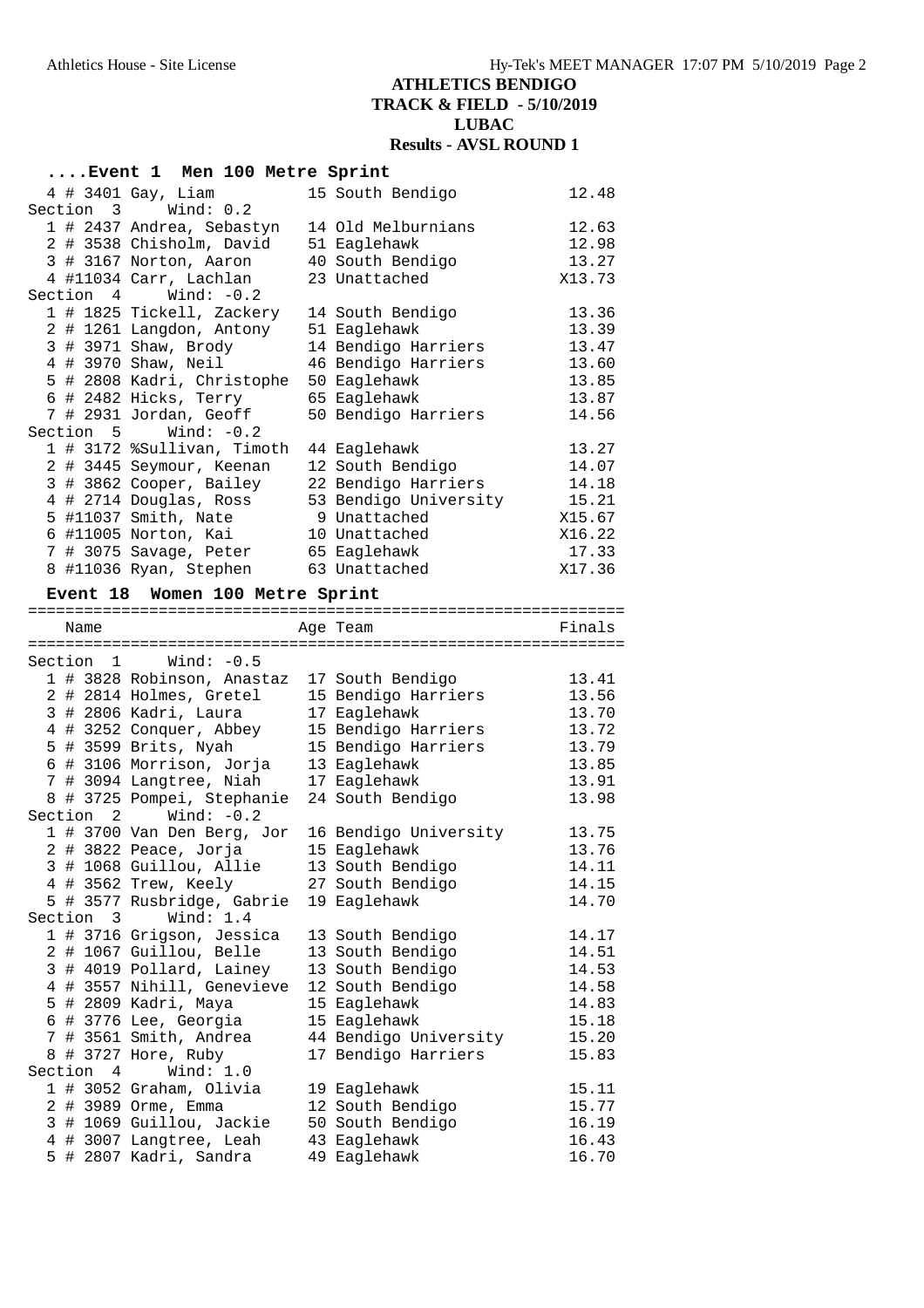| Event 18 Women 100 Metre Sprint                                             |                        |                              |
|-----------------------------------------------------------------------------|------------------------|------------------------------|
| $6$ # 2412 Coad, Carol                                                      | 58 South Bendigo       | 16.73                        |
| 7 # 3166 Norton, Jemma 13 South Bendigo                                     |                        | 16.85                        |
| 8 # 3082 Campbell, Courtne 13 South Bendigo                                 |                        | 17.52                        |
| 9 # 3083 Campbell, Kylie 43 South Bendigo                                   |                        | 19.71                        |
| 10 # 2497 Curtis, Annette                                                   | 63 South Bendigo       | 22.33                        |
| Mixed 1500 Metre Run<br>Event 5                                             |                        |                              |
| Name                                                                        | Age Team               | Finals                       |
|                                                                             |                        |                              |
| Section 1                                                                   |                        |                              |
| 1 # 3645 Preece, Michael<br>2 # 3769 Dempster, Anthony M19 Bendigo Harriers | M25 Bendigo Harriers   | 4:12.84<br>4:30.80           |
| 3 # 4050 O'Neill, Mitchell M17 Eaglehawk                                    |                        | 4:33.04                      |
| 4 # 2663 Boyd, Harrison                                                     | M14 Bendigo Harriers   | 4:38.37                      |
| 5 # 1824 Tickell, Logan                                                     | M13 South Bendigo      | 4:39.16                      |
| 6 # 3945 Green, Craig                                                       | M52 Bendigo University | 4:54.01                      |
| 7 #11034 Carr, Lachlan                                                      | M23 Unattached         | X5:06.67                     |
| 8 # 3865 Rowe, Tullie                                                       | W15 Bendigo University | 5:20.50                      |
| 9 #11017 Rowe, Max                                                          | M13 Unattached         | X5:25.39                     |
| 10 # 3167 Norton, Aaron                                                     | M40 South Bendigo      | 5:27.24                      |
| 11 # 1279 Curtis, Peter                                                     | M25 South Bendigo      | 6:02.12                      |
| Section <sub>2</sub>                                                        |                        |                              |
| 1 # 2779 Lonsdale, David M51 Bendigo University                             |                        | 5:25.63                      |
| 2 # 2780 Lonsdale, Phoebe                                                   | W14 Bendigo University | 5:30.93                      |
| 3 # 1137 de Vrieze, Anna                                                    | W33 South Bendigo      | 5:32.62                      |
| 4 # 3084 Campbell, Caitlin W16 South Bendigo                                |                        | 5:37.42                      |
| 5 # 3577 Rusbridge, Gabrie W19 Eaglehawk                                    |                        | 5:38.17                      |
| 6 # 3232 Butler, Molly<br>7 # 3557 Nihill, Genevieve W12 South Bendigo      | W19 Mentone            | 5:38.70<br>5:42.19           |
| 8 # 3348 Fullerton, Keely                                                   | W14 Eaglehawk          | 6:03.94                      |
| 9 # 3561 Smith, Andrea                                                      | W44 Bendigo University | 6:09.83                      |
| 10 # 3559 Nihill, Isabel                                                    | W16 South Bendigo      | 6:11.70                      |
| 11 # 1553 Heah, Juliet                                                      | W31 Bendigo Harriers   | 6:11.84                      |
| 12 # 1455 Kirne, Debby                                                      | W54 South Bendigo      | 6:32.91                      |
| 13 # 2714 Douglas, Ross                                                     | M53 Bendigo University | 6:37.56                      |
| 14 # 3727 Hore, Ruby                                                        | W17 Bendigo Harriers   | 7:16.68                      |
| 15 # 3083 Campbell, Kylie                                                   | W43 South Bendigo      | 8:35.67                      |
| Event 38 Mixed 4x100 Metre Relay                                            |                        |                              |
|                                                                             |                        |                              |
| Team                                                                        |                        | Finals                       |
| Section<br>ı                                                                |                        |                              |
| 1 Eaglehawk 'C'                                                             |                        | 47.62                        |
| 1) #3855 Seebah, Kenan 16                                                   |                        | 2) #3345 Bentley, James 15   |
| 3) #4050 O'Neill, Mitchell 17                                               |                        | 4) #3571 McKindlay, Angus 16 |
| 2 Bendigo Harriers 'B'                                                      |                        | 54.07                        |
| 1) #3970 Shaw, Neil 46                                                      |                        | 2) #3972 Shaw, Ryan 18       |
| 3) #3480 Shaw, Geoff 71                                                     |                        | 4) #3971 Shaw, Brody 14      |
| 3 South Bendigo 'A'                                                         |                        | 56.70                        |
| 1) #1068 Guillou, Allie 13                                                  |                        | 2) #3716 Grigson, Jessica 13 |
| 3) #1067 Guillou, Belle 13                                                  |                        | 4) #4019 Pollard, Lainey 13  |
| -- Eaglehawk<br>$\mathsf{B}$                                                |                        | DNF                          |
| 1) #1261 Langdon, Antony 51                                                 |                        | 2) #2482 Hicks, Terry 65     |
| 3) #2808 Kadri, Christopher 50                                              |                        | 4) #3538 Chisholm, David 51  |
| Section 2                                                                   |                        |                              |
| 1 South Bendigo<br>' B '                                                    |                        | 47.90                        |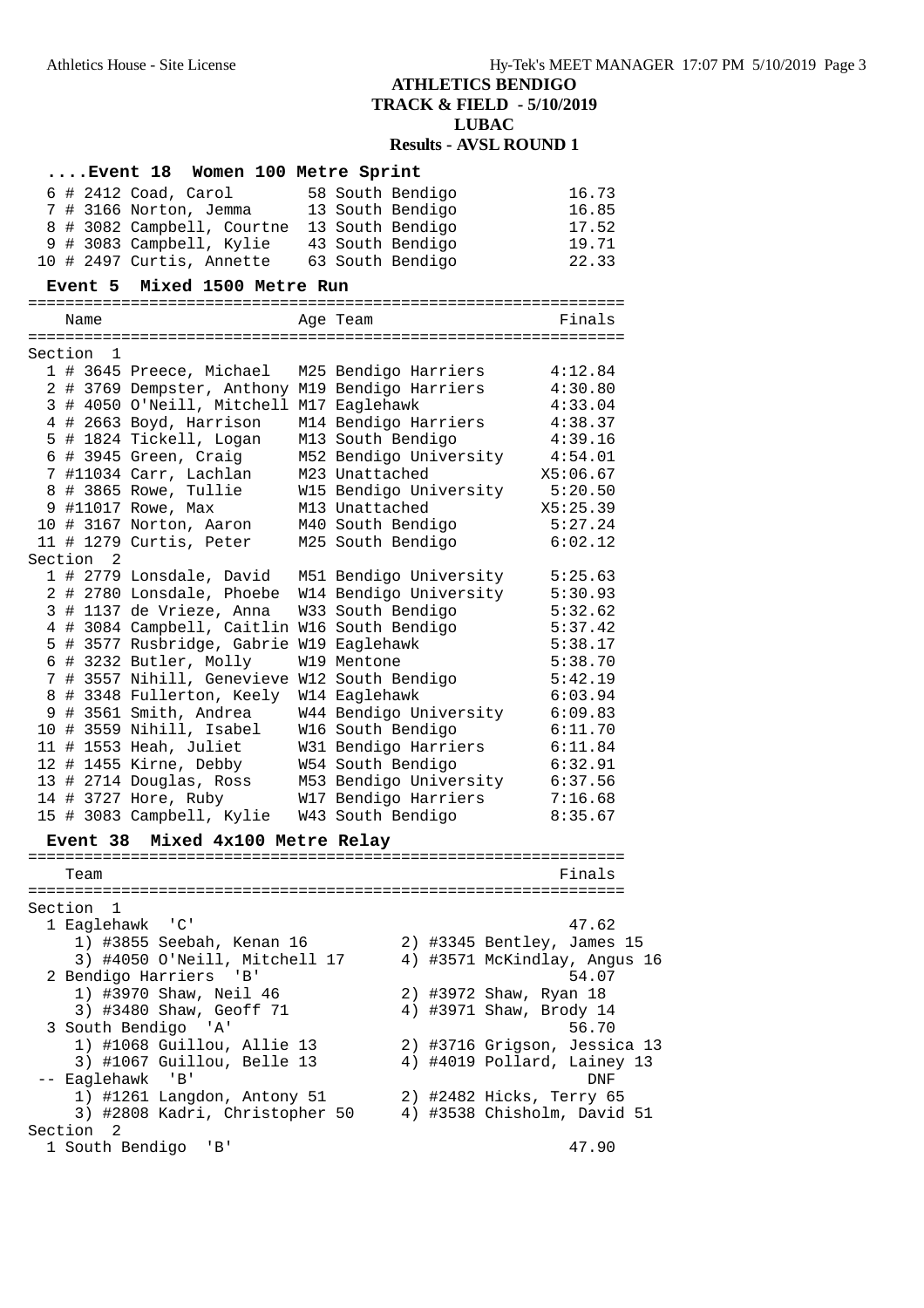# **ATHLETICS BENDIGO TRACK & FIELD - 5/10/2019**

**LUBAC**

# **Results - AVSL ROUND 1**

### **....Event 38 Mixed 4x100 Metre Relay**

| 1) #3401 Gay, Liam 15                                      | 2) #3281 Muggleton, Oliver 17 |
|------------------------------------------------------------|-------------------------------|
| 3) #2661 Woods, James 16                                   | 4) #1825 Tickell, Zackery 14  |
| 2 Bendigo Harriers 'A'                                     | 53.69                         |
| 1) #3252 Conquer, Abbey 15                                 | 2) #2814 Holmes, Gretel 15    |
| 3) #3443 Bussem Jorgensen, Tiffany 4) #3599 Brits, Nyah 15 |                               |
| 3 Eaglehawk 'A'                                            | 54.78                         |
| 1) #3822 Peace, Jorja 15                                   | 2) #3094 Langtree, Niah 17    |
| 3) #3776 Lee, Georgia 15                                   | 4) #3106 Morrison, Jorja 13   |
| 4 South Bendigo 'C'                                        | 1:00.02                       |
| 1) #3828 Robinson, Anastazia 17                            | 2) #3084 Campbell, Caitlin 16 |
| 3) #3557 Nihill, Genevieve 12                              | 4) #3559 Nihill, Isabel 16    |
| 5 Eaglehawk 'D'                                            | 1:01.96                       |
| 1) #2807 Kadri, Sandra 49                                  | 2) #3052 Graham, Olivia 19    |
| 3) #3577 Rusbridge, Gabrielle 19                           | 4) #3007 Langtree, Leah 43    |
| 6 Unattached 'A'                                           | X1:04.57                      |
| 1) #11042 Pollard, Eden 10                                 | 2) #11040 Humphrey, Myah 10   |
| 3) #11041 Blanchard, Amalie 10                             | 4) #11039 Lancaster, Maeve 10 |
| 7 South Bendigo 'D'                                        | 1:13.15                       |
| 1) #2412 Coad, Carol 58                                    | 2) #1455 Kirne, Debby 54      |
| 3) #2497 Curtis, Annette 63                                | 4) #1069 Guillou, Jackie 50   |

### **Event 16 Mixed 2000 Metre Steeplechase**

| Name    |                           | Age Team               | Finals   |
|---------|---------------------------|------------------------|----------|
| Section |                           |                        |          |
|         | 1 #11034 Carr, Lachlan    | M23 Unattached         | X7:38.13 |
|         | 2 # 3865 Rowe, Tullie     | W15 Bendigo University | 7:41.36  |
|         | 3 # 1289 Furletti, Taryn  | W16 South Bendigo      | 7:52.96  |
|         | 4 #11017 Rowe, Max        | M13 Unattached         | X8:12.95 |
|         | 5 #11044 Fear, Tanner     | M12 Unattached         | X8:51.46 |
|         | 6 # 2780 Lonsdale, Phoebe | W14 Bendigo University | 9:10.21  |
|         | 7 #11043 Lonsdale, Lewis  | M12 Unattached         | X9:20.68 |
|         | 8 # 3904 Shanahan, Kevin  | M63 Eaglehawk          | 9:45.93  |
|         | 9 # 3007 Langtree, Leah   | W43 Eaglehawk          | 12:05.36 |
|         |                           |                        |          |

# **Event 17 Mixed 3000 Metre Steeplechase**

| Name |                       | Age Team |                      | Finals   |
|------|-----------------------|----------|----------------------|----------|
|      | 1 # 1553 Heah, Juliet |          | W31 Bendigo Harriers | 14:58.66 |

### **Event 3 Men 400 Metre Run**

|         | Name      |                            | Age Team            | Finals  |
|---------|-----------|----------------------------|---------------------|---------|
|         |           | 1 # 3345 Bentley, James    | 15 Eaglehawk        | 52.57   |
|         |           | 2 # 3571 McKindlay, Angus  | 16 Eaglehawk        | 55.03   |
|         |           | 3 # 3281 Muggleton, Oliver | 17 South Bendigo    | 55.57   |
|         |           | 4 # 3645 Preece, Michael   | 25 Bendigo Harriers | 58.25   |
|         |           | 5 # 2437 Andrea, Sebastyn  | 14 Old Melburnians  | 1:00.18 |
|         |           | 6 # 3167 Norton, Aaron     | 40 South Bendigo    | 1:01.01 |
|         | Section 2 |                            |                     |         |
|         |           | $1$ # 3401 Gay, Liam       | 15 South Bendigo    | 55.86   |
|         |           | 2 # 1825 Tickell, Zackery  | 14 South Bendigo    | 59.12   |
|         |           | 3 # 3538 Chisholm, David   | 51 Eaglehawk        | 59.29   |
|         |           | 4 # 3821 Noden, Philip     | 49 Bendigo Harriers | 1:01.42 |
| Section | - 3       |                            |                     |         |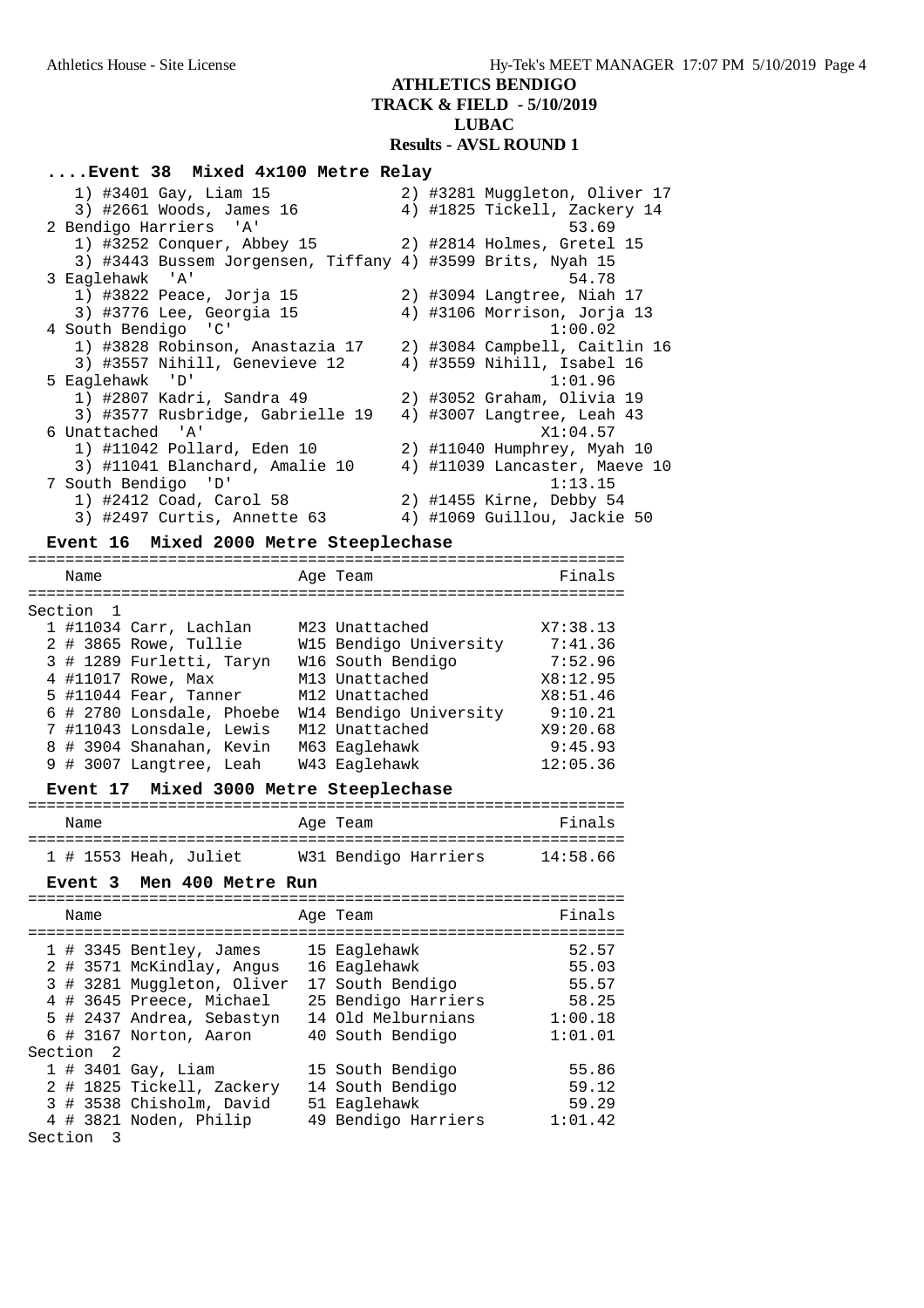|         |                 | Event 3                  | Men 400 Metre Run          |                                             |         |
|---------|-----------------|--------------------------|----------------------------|---------------------------------------------|---------|
|         |                 | $1$ # 3945 Green, Craig  |                            | 52 Bendigo University                       | 1:11.32 |
|         |                 | 2 # 3480 Shaw, Geoff     |                            | 71 Bendigo Harriers                         | 1:15.02 |
|         |                 |                          | 3 # 2714 Douglas, Ross     | 53 Bendigo University                       | 1:18.58 |
|         |                 |                          | 4 # 3904 Shanahan, Kevin   | 63 Eaglehawk                                | 1:30.39 |
|         | <b>Event 20</b> |                          | Women 400 Metre Run        |                                             |         |
|         |                 |                          |                            |                                             |         |
|         | Name            |                          |                            | Age Team                                    | Finals  |
|         |                 |                          |                            |                                             |         |
| Section | 1               |                          |                            |                                             |         |
|         |                 | 1 # 2814 Holmes, Gretel  |                            | 15 Bendigo Harriers                         | 1:02.15 |
|         |                 | 2 # 2806 Kadri, Laura    |                            | 17 Eaglehawk                                | 1:04.49 |
|         |                 |                          |                            | 3 # 3725 Pompei, Stephanie 24 South Bendigo | 1:05.25 |
|         |                 |                          | 4 # 3577 Rusbridge, Gabrie | 19 Eaglehawk                                | 1:08.37 |
|         | Section<br>2    |                          |                            |                                             |         |
|         |                 |                          | 1 # 3828 Robinson, Anastaz | 17 South Bendigo                            | 1:04.59 |
|         |                 | 2 # 3562 Trew, Keely     |                            | 27 South Bendigo                            | 1:04.62 |
|         |                 |                          | 3 # 3557 Nihill, Genevieve | 12 South Bendigo                            | 1:07.19 |
|         |                 |                          | 4 # 3443 Bussem Jorgensen, | 18 Bendigo Harriers                         | 1:14.01 |
|         |                 | 5 # 2809 Kadri, Maya     |                            | 15 Eaglehawk                                | 1:14.15 |
|         | Section<br>3    |                          |                            |                                             |         |
|         |                 |                          | 1 # 3700 Van Den Berg, Jor | 16 Bendigo University                       | 1:09.55 |
|         |                 | 2 # 1068 Guillou, Allie  |                            | 13 South Bendigo                            | 1:10.49 |
|         |                 | 3 # 1067 Guillou, Belle  |                            | 13 South Bendigo                            | 1:12.42 |
|         |                 |                          | 4 # 3716 Grigson, Jessica  | 13 South Bendigo                            | 1:13.05 |
|         |                 |                          | 5 # 3084 Campbell, Caitlin | 16 South Bendigo                            | 1:13.42 |
|         |                 | 6 # 1137 de Vrieze, Anna |                            | 33 South Bendigo                            | 1:20.21 |
|         | Section 4       |                          |                            |                                             |         |
|         |                 | 1 # 3865 Rowe, Tullie    |                            | 15 Bendigo University                       | 1:11.64 |
|         |                 | 2 # 1553 Heah, Juliet    |                            | 31 Bendigo Harriers                         | 1:22.90 |
|         |                 | 3 # 1069 Guillou, Jackie |                            | 50 South Bendigo                            | 1:25.09 |
|         |                 | 4 # 3165 Norton, Jayne   |                            | 44 South Bendigo                            | 1:26.08 |
|         |                 | 5 # 2807 Kadri, Sandra   |                            | 49 Eaglehawk                                | 1:26.86 |
|         |                 | 6 # 1455 Kirne, Debby    |                            | 54 South Bendigo                            | 1:28.18 |
|         |                 | 7 # 2412 Coad, Carol     |                            | 58 South Bendigo                            | 1:31.80 |
|         |                 |                          |                            |                                             |         |
|         | <b>Event 27</b> |                          | Mixed Pole Vault           |                                             |         |
|         | Name            |                          |                            | Age Team                                    | Finals  |
|         |                 |                          |                            |                                             |         |
| Flight  | 1               |                          |                            |                                             |         |
|         |                 | $1$ # 2661 Woods, James  |                            | M16 South Bendigo                           | 4.65m   |
|         |                 | 2 # 3480 Shaw, Geoff     |                            | M71 Bendigo Harriers                        | 2.90m   |
|         |                 | 3 # 2931 Jordan, Geoff   |                            | M50 Bendigo Harriers                        | 2.20m   |
|         |                 |                          |                            |                                             |         |
|         | <b>Event 25</b> |                          | Mixed Javelin Throw        |                                             |         |
|         |                 | FLIGHT 1 @ 1:30PM        |                            |                                             |         |
|         |                 | FLIGHT 2 @ 2:20PM        |                            |                                             |         |
|         |                 | FLIGHT 3 @ 3:10PM        |                            |                                             |         |
|         | Name            |                          |                            | Age Team                                    | Finals  |
|         |                 |                          |                            |                                             |         |
|         |                 |                          | 1 # 3571 McKindlay, Angus  | M16 Eaglehawk                               | 35.70m  |
|         |                 |                          | 2 # 4068 Greenman, Haylee  | W15 Bendigo Harriers                        | 26.56m  |
|         |                 | 3 # 3167 Norton, Aaron   |                            | M40 South Bendigo                           | 26.17m  |
|         |                 | 4 # 2809 Kadri, Maya     |                            | W15 Eaglehawk                               | 25.17m  |
|         |                 | 5 # 3095 Noonan, Claire  |                            | W15 Eaglehawk                               | 24.74m  |
|         |                 | 6 # 3727 Hore, Ruby      |                            | W17 Bendigo Harriers                        | 23.61m  |
|         |                 |                          |                            |                                             |         |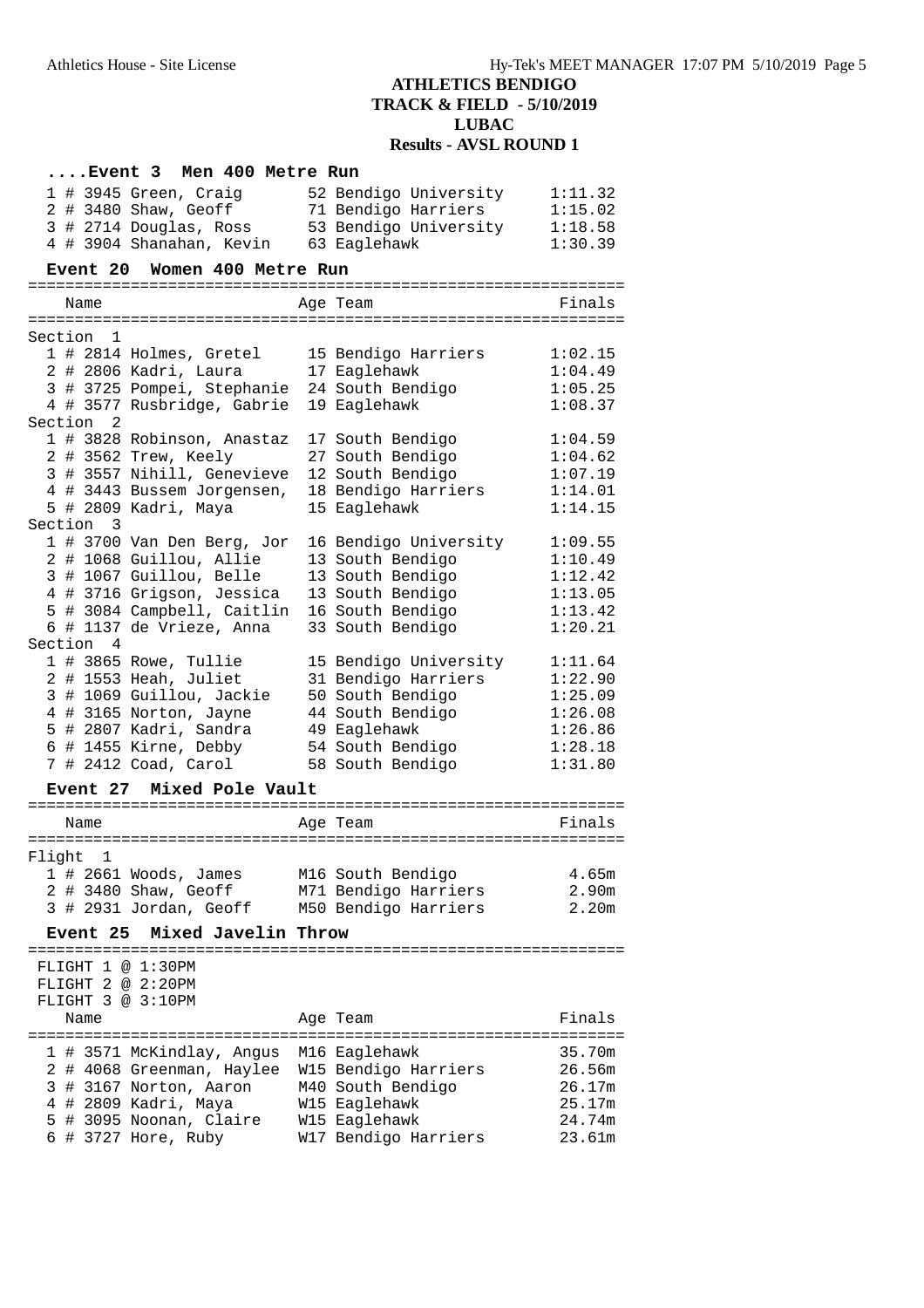|        |                 |                         | Event 25 Mixed Javelin Throw                           |                                                                           |                |        |
|--------|-----------------|-------------------------|--------------------------------------------------------|---------------------------------------------------------------------------|----------------|--------|
|        |                 |                         | 7 # 2714 Douglas, Ross                                 | M53 Bendigo University                                                    | 20.15m         |        |
|        |                 |                         | 8 # 2814 Holmes, Gretel                                | W15 Bendigo Harriers                                                      | 19.85m         |        |
|        |                 |                         | 9 # 3075 Savage, Peter                                 | M65 Eaglehawk                                                             | 19.82m         |        |
|        |                 | 10 # 2412 Coad, Carol   |                                                        | W58 South Bendigo                                                         | 18.45m         |        |
|        |                 | 11 # 3989 Orme, Emma    |                                                        | W12 South Bendigo                                                         | 18.25m         |        |
|        |                 |                         | 12 # 3904 Shanahan, Kevin                              | M63 Eaglehawk                                                             | 17.32m         |        |
|        |                 |                         | 13 # 3764 Phillips, Toni                               | W47 Preston                                                               | 15.99m         |        |
|        |                 |                         | 14 # 3561 Smith, Andrea                                | W44 Bendigo University                                                    | 15.86m         |        |
|        |                 |                         | 15 # 3166 Norton, Jemma                                | W13 South Bendigo                                                         | 12.79m         |        |
| Flight | 2               |                         |                                                        |                                                                           | 43.96m         |        |
|        |                 |                         | 2 # 2740 Miller, James                                 | 1 # 2540 Messerle, Anthony M25 Bendigo University<br>M17 Bendigo Harriers | 42.47m         |        |
|        |                 |                         | 3 # 3862 Cooper, Bailey                                | M22 Bendigo Harriers                                                      | 35.21m         |        |
|        |                 |                         | 4 # 3562 Trew, Keely                                   | W27 South Bendigo                                                         | 33.66m         |        |
|        |                 |                         |                                                        | 5 # 3861 Cooper, Mackenzie M20 Bendigo Harriers                           | 33.57m         |        |
|        |                 | 6 # 105 Berg, Emma      |                                                        | W18 South Bendigo                                                         | 33.23m         |        |
|        |                 |                         | 7 # 2482 Hicks, Terry                                  | M65 Eaglehawk                                                             | 32.48m         |        |
|        |                 |                         | 8 # 3345 Bentley, James                                | M15 Eaglehawk                                                             | 32.22m         |        |
|        |                 |                         | 9 # 3538 Chisholm, David                               | M51 Eaglehawk                                                             | 30.52m         |        |
|        |                 |                         | 10 # 2808 Kadri, Christophe M50 Eaglehawk              |                                                                           | 28.68m         |        |
|        |                 |                         | 11 # 1279 Curtis, Peter                                | M25 South Bendigo                                                         | 27.86m         |        |
|        |                 | 12 # 3970 Shaw, Neil    |                                                        | M46 Bendigo Harriers                                                      | 24.52m         |        |
|        |                 | 13 # 3444 Hill, Jorja   |                                                        | W14 Bendigo Harriers                                                      | 23.93m         |        |
|        |                 |                         | 14 # 3165 Norton, Jayne                                | W44 South Bendigo                                                         | 23.50m         |        |
|        |                 | 15 # 3480 Shaw, Geoff   |                                                        | M71 Bendigo Harriers                                                      | 21.78m         |        |
|        |                 |                         | 16 # 2931 Jordan, Geoff                                | M50 Bendigo Harriers                                                      | 20.87m         |        |
|        |                 |                         | 17 # 3119 Graham, Craig                                | M54 Eaglehawk                                                             | 12.56m         |        |
|        | Flight 3        |                         |                                                        |                                                                           |                |        |
|        |                 |                         |                                                        | 1 # 3082 Campbell, Courtne W13 South Bendigo                              | 16.50m         |        |
|        |                 |                         | 2 # 3052 Graham, Olivia                                | W19 Eaglehawk                                                             | 15.96m         |        |
|        |                 |                         | 3 # 1261 Langdon, Antony                               | M51 Eaglehawk                                                             | 14.48m         |        |
|        |                 |                         | 4 # 2497 Curtis, Annette                               | W63 South Bendigo                                                         | 13.86m         |        |
|        |                 |                         | 5 # 3270 Seymour, Jasper                               | M10 South Bendigo                                                         | 13.62m         |        |
|        |                 |                         | 6 # 3776 Lee, Georgia                                  | W15 Eaglehawk                                                             | 13.42m         |        |
|        |                 |                         | 7 # 2807 Kadri, Sandra                                 | W49 Eaglehawk                                                             | 12.71m         |        |
|        |                 |                         |                                                        | 8 # 3446 Seymour, Destiney W15 South Bendigo                              | 11.13m         |        |
|        |                 |                         | 9 # 3074 Ennor, Wendy                                  | W62 Eaglehawk                                                             | 10.57m         |        |
|        |                 |                         | 10 # 3083 Campbell, Kylie<br>11 # 3445 Seymour, Keenan | W43 South Bendigo<br>M12 South Bendigo                                    | 9.29m<br>8.01m |        |
|        |                 |                         | 12 # 3822 Peace, Jorja                                 | W15 Eaglehawk                                                             | 7.97m          |        |
|        |                 |                         | -- #11036 Ryan, Stephen                                | M63 Unattached                                                            | X16.20m        |        |
|        |                 | $--$ #11005 Norton, Kai |                                                        | M10 Unattached                                                            | X14.24m        |        |
|        |                 |                         | -- #11035 Carter, John                                 | M69 Unattached                                                            | X7.05m         |        |
|        |                 |                         |                                                        |                                                                           |                |        |
|        | <b>Event</b> 26 |                         | Mixed Long Jump                                        |                                                                           |                |        |
|        |                 | FLIGHT 1 @ 1:30PM       |                                                        |                                                                           |                |        |
|        |                 | FLIGHT 2 @ 2:20PM       |                                                        |                                                                           |                |        |
|        |                 | FLIGHT 3 @ 3:10PM       |                                                        |                                                                           |                |        |
|        | Name            |                         |                                                        | Age Team                                                                  | Finals Wind    |        |
|        |                 |                         |                                                        |                                                                           |                |        |
|        | Flight 1        |                         |                                                        |                                                                           |                |        |
|        |                 |                         |                                                        | 1 # 1067 Guillou, Belle W13 South Bendigo                                 | $4.06m + 0.0$  |        |
|        |                 |                         |                                                        | 2 # 3716 Grigson, Jessica W13 South Bendigo                               | $4.00m - 1.9$  |        |
|        |                 |                         | 3 # 3348 Fullerton, Keely W14 Eaglehawk                |                                                                           | $3.87m + 0.0$  |        |
|        |                 | 4 #11005 Norton, Kai    |                                                        | M10 Unattached                                                            | $X3.78m - 1.3$ |        |
|        |                 |                         |                                                        | 4 # 4019 Pollard, Lainey W13 South Bendigo                                | $3.78m - 0.5$  |        |
|        |                 |                         |                                                        | 6 # 3084 Campbell, Caitlin W16 South Bendigo                              | 3.74m          | $-1.1$ |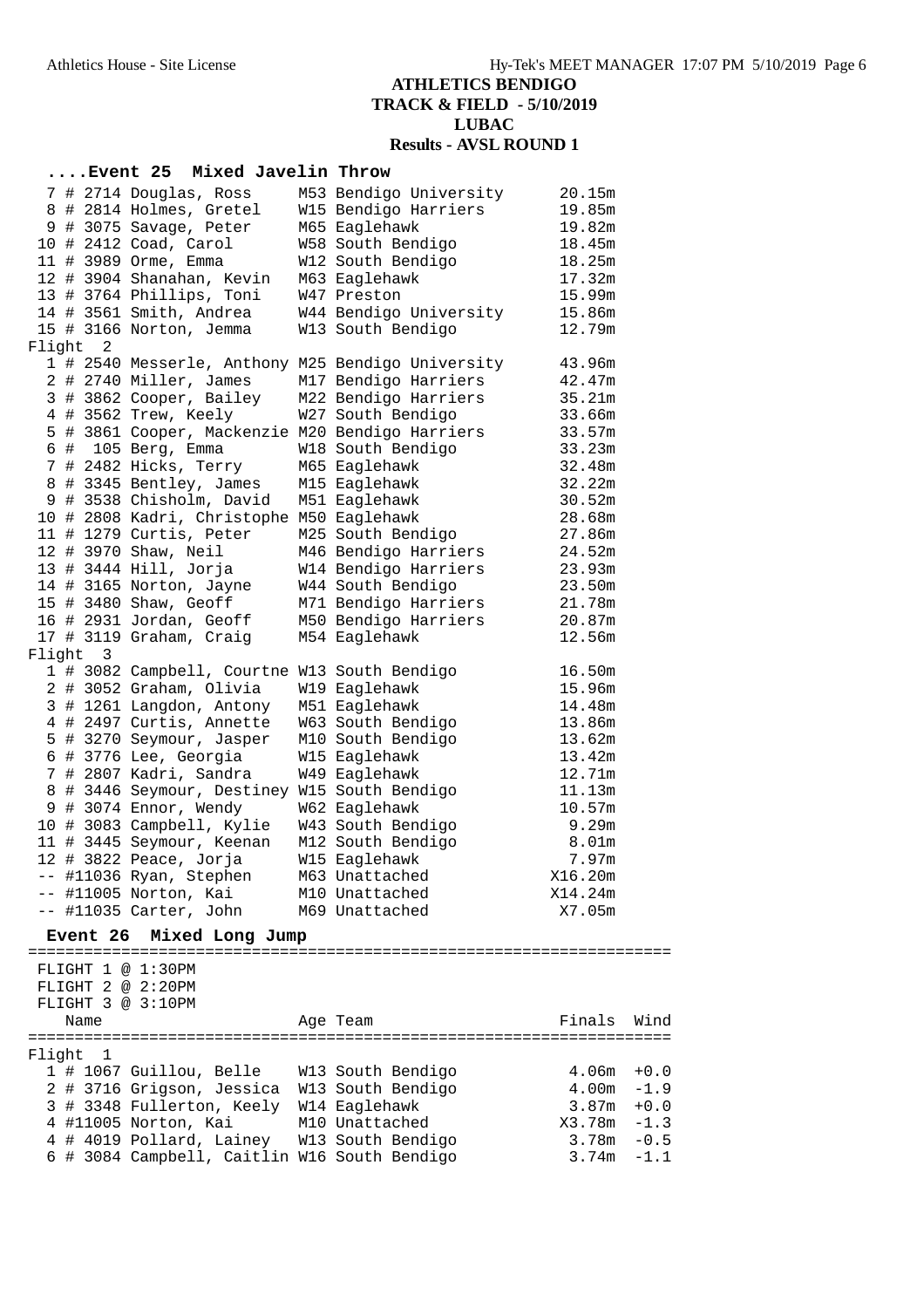### **....Event 26 Mixed Long Jump**

|        |                     | 7 # 1068 Guillou, Allie                                | W13 South Bendigo                               | 3.57m                   | $-0.1$     |
|--------|---------------------|--------------------------------------------------------|-------------------------------------------------|-------------------------|------------|
|        |                     | 8 # 3445 Seymour, Keenan                               | M12 South Bendigo                               | 3.35 <sub>m</sub>       | 0.5        |
|        |                     | 9 # 3082 Campbell, Courtne W13 South Bendigo           |                                                 | 2.97 <sub>m</sub>       | $+0.0$     |
|        |                     | 10 # 3346 Fullerton, Mason                             | M12 Eaglehawk                                   | 2.80m                   | $-0.2$     |
|        |                     | 11 # 2807 Kadri, Sandra                                | W49 Eaglehawk                                   | 2.79m                   | $+0.0$     |
|        |                     | 12 # 3347 Fullerton, Natash W45 Eaglehawk              |                                                 | 2.46m                   | $-2.6$     |
|        |                     | 13 # 3083 Campbell, Kylie                              | W43 South Bendigo                               | 1.85m                   | $-0.1$     |
| Flight | 2                   |                                                        |                                                 |                         |            |
|        |                     | 1 # 3599 Brits, Nyah                                   | W15 Bendigo Harriers                            | 4.54 <sub>m</sub>       | NWI        |
|        |                     | 2 # 3865 Rowe, Tullie                                  | W15 Bendigo University                          | 4.47m                   | NWI        |
|        |                     | 3 # 1261 Langdon, Antony                               | M51 Eaglehawk                                   | 4.18m                   | NWI        |
|        |                     | 4 # 3167 Norton, Aaron                                 | M40 South Bendigo                               | 4.14m                   | NWI        |
|        |                     | 5 # 2780 Lonsdale, Phoebe                              | W14 Bendigo University                          | 3.71m                   | NWI        |
|        |                     | 6 # 3007 Langtree, Leah                                | W43 Eaglehawk                                   | 3.64m                   | NWI        |
|        |                     | 7 # 3764 Phillips, Toni                                | W47 Preston                                     | 3.54m                   | NWI        |
|        |                     | 8 # 3561 Smith, Andrea                                 | W44 Bendigo University                          | 3.51 <sub>m</sub>       | NWI        |
|        |                     | 9 # 2714 Douglas, Ross                                 | M53 Bendigo University                          | 3.39m                   | NWI        |
|        |                     | 10 # 2412 Coad, Carol                                  | W58 South Bendigo                               | 3.09m                   | NWI        |
|        |                     | 11 # 3166 Norton, Jemma                                | W13 South Bendigo                               | 2.98m                   | NWI        |
|        |                     | $--$ # 3727 Hore, Ruby                                 | W17 Bendigo Harriers                            | ND                      | NWI        |
|        |                     | -- #11017 Rowe, Max                                    | M13 Unattached                                  | X3.96m                  | NWI        |
|        |                     | -- #11037 Smith, Nate                                  | M9 Unattached                                   | X3.59m                  | NWI        |
| Flight | 3                   |                                                        |                                                 |                         |            |
|        |                     | 1 # 2740 Miller, James                                 | M17 Bendigo Harriers                            | 6.60m<br>5.38m          | 0.1<br>0.3 |
|        |                     | 2 # 3571 McKindlay, Angus<br>3 # 2437 Andrea, Sebastyn | M16 Eaglehawk<br>M14 Old Melburnians            | 5.25m                   | $-1.4$     |
|        |                     | 4 # 3538 Chisholm, David                               | M51 Eaglehawk                                   | 4.89m                   | $+0.0$     |
|        |                     | 5 # 3106 Morrison, Jorja                               | W13 Eaglehawk                                   | 4.35m                   | $+0.0$     |
|        |                     | 5 # 2809 Kadri, Maya                                   | W15 Eaglehawk                                   | 4.35m                   | $+0.0$     |
|        |                     | 5 # 3562 Trew, Keely                                   | W27 South Bendigo                               | 4.35m                   | $+0.0$     |
|        |                     | 8 # 3252 Conquer, Abbey                                | W15 Bendigo Harriers                            | 4.33m                   | $+0.0$     |
|        |                     | 9 # 2482 Hicks, Terry                                  | M65 Eaglehawk                                   | 4.29m                   | $+0.0$     |
|        |                     | 10 # 3480 Shaw, Geoff                                  | M71 Bendigo Harriers                            | 3.95m                   | $+0.0$     |
|        |                     | 11 # 2931 Jordan, Geoff                                | M50 Bendigo Harriers                            | 3.87m                   | $-0.9$     |
|        |                     | 12 # 3165 Norton, Jayne                                | W44 South Bendigo                               | 3.51 <sub>m</sub>       | $+0.0$     |
|        |                     |                                                        |                                                 |                         |            |
|        | <b>Event 28</b>     | Mixed Shot Put                                         |                                                 |                         |            |
|        |                     |                                                        |                                                 |                         |            |
|        |                     | FLIGHT 1 @ 1:30PM                                      |                                                 |                         |            |
|        |                     | FLIGHT 2 @ 2:20PM                                      |                                                 |                         |            |
|        |                     | FLIGHT 3 @ 3:10PM                                      |                                                 |                         |            |
|        | Name<br>:========== |                                                        | Age Team<br>--------------                      | Finals<br>============= |            |
| Flight | 1                   |                                                        |                                                 |                         |            |
| 1#     |                     | 105 Berg, Emma                                         | W18 South Bendigo                               | 13.28m                  |            |
| 2      |                     |                                                        | # 2540 Messerle, Anthony M25 Bendigo University | 10.32m                  |            |
| 3      |                     | # 3861 Cooper, Mackenzie M20 Bendigo Harriers          |                                                 | 10.21m                  |            |
|        |                     | 4 # 3862 Cooper, Bailey                                | M22 Bendigo Harriers                            | 10.20m                  |            |
| 5      |                     | # 3538 Chisholm, David                                 | M51 Eaglehawk                                   | 8.92m                   |            |
|        |                     | 6 # 2482 Hicks, Terry                                  | M65 Eaglehawk                                   | 8.79m                   |            |
|        |                     |                                                        |                                                 |                         |            |

 7 # 3052 Graham, Olivia W19 Eaglehawk 8.77m 8 # 3165 Norton, Jayne W44 South Bendigo 8.46m 9 # 3970 Shaw, Neil M46 Bendigo Harriers 8.29m 10 # 1279 Curtis, Peter M25 South Bendigo 8.12m 11 # 3119 Graham, Craig M54 Eaglehawk 7.78m 12 # 2931 Jordan, Geoff M50 Bendigo Harriers 7.52m 13 # 3776 Lee, Georgia W15 Eaglehawk 7.03m 14 # 1261 Langdon, Antony M51 Eaglehawk 6.81m